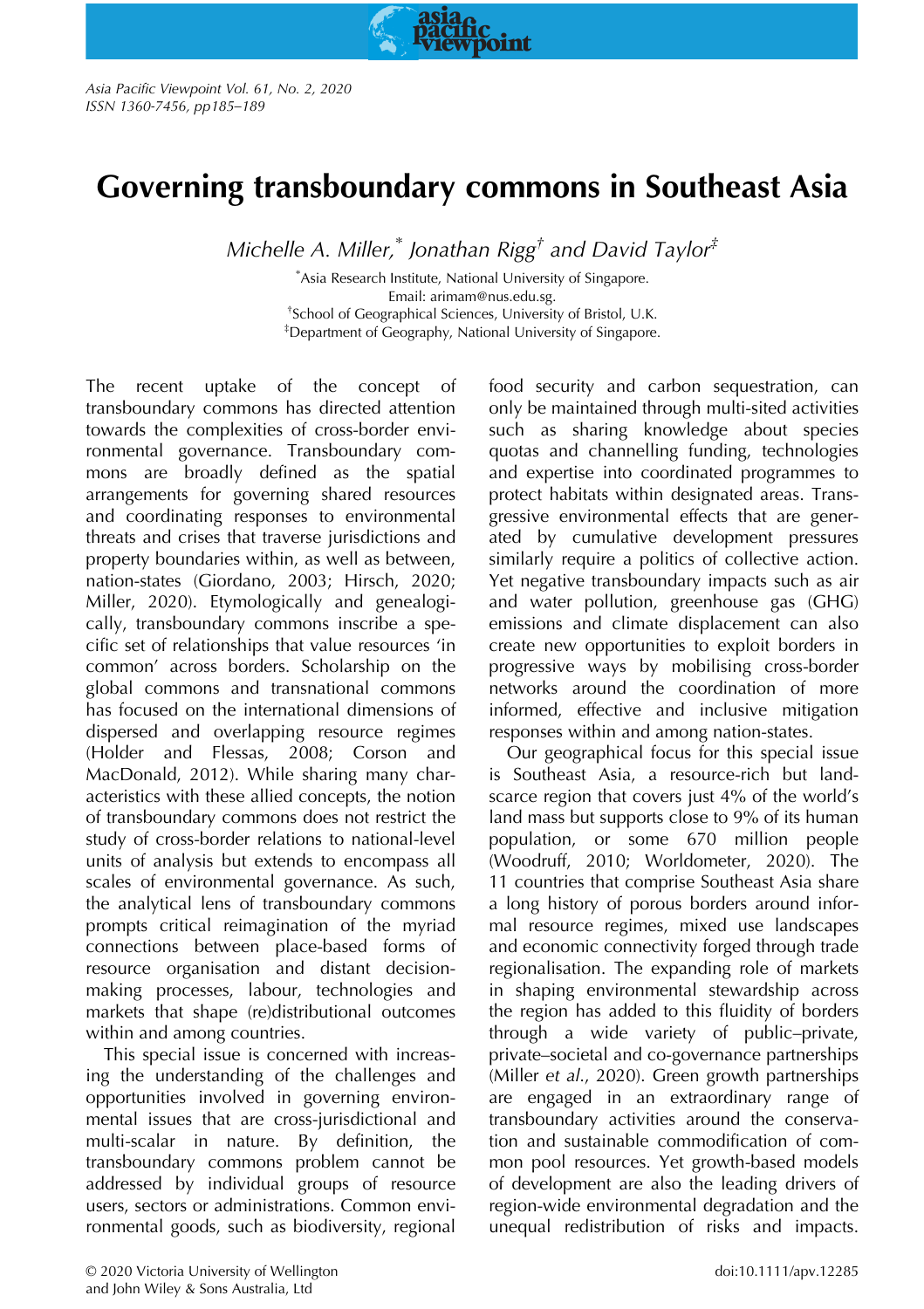Despite having almost 15% of the world's tropical forests, Southeast Asia has one of the fastest global rates of deforestation, losing around 80 million hectares of forest between 2005 and 2015 (Estoque et al., 2019), in addition to having the highest rate of mining in the tropics and the greatest number of hydropower dams under construction (Hughes, 2017).

Most of the contributors to this special issue first came together at the Workshop on Sustainable Transboundary Governance of the Environmental Commons in Southeast Asia, convened at the Asia Research Institute, National University of Singapore, in November 2018. Other authors with corresponding research interests were subsequently invited to make intellectual contributions. Through these conversations, our authors explored the trade-offs, tensions and contradictions embedded in the transboundary commons of Southeast Asia. As a starting point, this entailed recognition that transboundary commons have been divergently understood and applied in Southeast Asia, as elsewhere, to mean either the right to exploit ownerless (res nullius, owned by none) natural resources or a collective onus of responsibility to protect the common heritage of humankind (res communis, owned by all) (Schriiver and Prislan, 2009). These divergent interpretations are important because they at least partly explain why transboundary commons are sites of contested power relations. Although commons are enacted across borders around the pursuit of a specific environmental good or in response to a shared threat or crisis, they may be captured by powerful elites to whom resource rights and benefits tend to unequally accrue, while exposing other sections of society to new forms of risk, precarity and environmental injustice. Somewhat differently, transboundary commons aimed at conserving or sustainably developing particular resources may (re)reproduce resource exclusions when they prioritise the protection of biodiversity at the expense of indigenous livelihoods, or vice versa. Cognisant of these unequal geographies of resource access and accumulation, the authors of the papers in this collection approach the transboundary commons as highly politicised spaces, within which collective resource rights and benefits are continually contested, negotiated and by no means assured.

## Overview of this collection

Each of the nine papers considers a different aspect of governing the transboundary commons of Southeast Asia. While we expect readers to be interested in those cases about which they have particular knowledge and expertise, taken together, the articles highlight a set of central concerns in the search for more effective and inclusive forms of transboundary environmental stewardship. Apart from their applied policy relevance to situated contexts, these articles signal a need to take better account of the extended governmentality of complex environmental issues that cannot be settled at a single scale of human interest.

Addressing questions of scale, Hirsch's (2020) contribution to this collection argues that regional-level institutional arrangements for governing common pool resources neglect or conceal the place-based impacts of capitalintensive development. He shows how this problem could be addressed by integrating the relationship between localised commons and transboundary development projects into supranational framings of the commons. As Hirsch explains, taking a holistic approach to rescaling the transboundary commons could combine polycentric forms of multi-scalar governance with cross-border impact assessments. Such an approach has the potential to reveal the full extent of environmental footprints generated by large-scale investments that influence and transform communal property relations within and between localities.

Yong (2020) provides a critical examination of these place-based effects of transboundary development processes on riparian communities, focusing on an environmental movement in Thailand's Chiang Khong district. This movement emerged in response to Chinese-funded mainstream hydropower dams along the Mekong River. Yong describes how community-level adaptive strategies have shifted due to irregularities in the availability of river resources. Through grassroots stewardship, Chiang Khong residents have managed to reclaim access to ecological commons entangled in transnational hydropower enclosures by using territorial strategies centred on adaptive fishing arrangements, communitydriven research and the establishment of village conservation zones.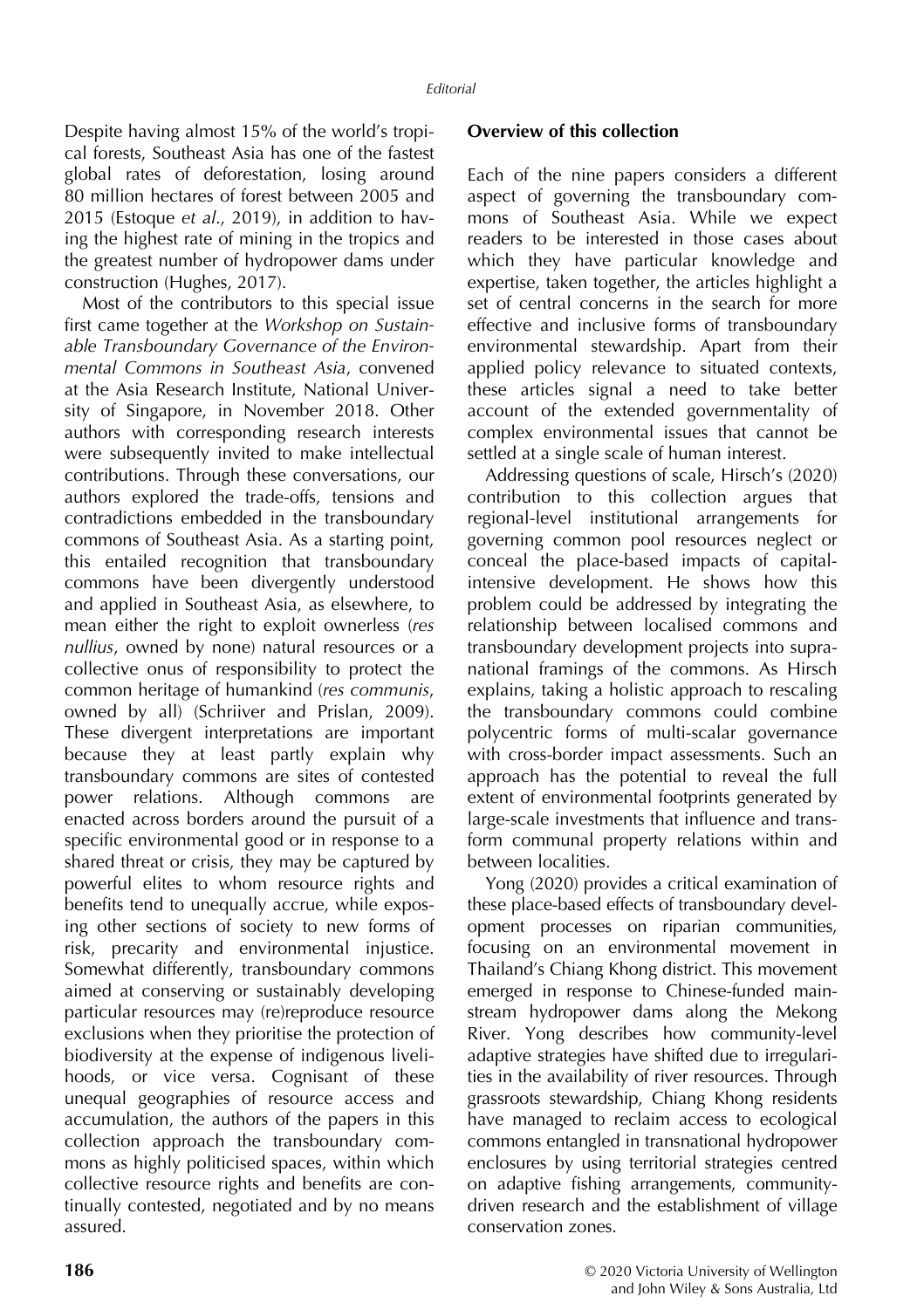At the opposite end of the scalar spectrum of Mekong development, Tran and Suhardiman (2020) locate large hydropower dam projects within geopolitical debates about the sustainability of alternative energy sources such as wind and solar power. They portray this contested landscape as a transboundary commons problem because of the tremendous socioecological costs involved in transforming hydro(power) from a common pool resource into a commodity. Although the Mekong is itself institutionally defined as a transboundary commons in a basin-scale framework, hydropower dams have fundamentally reorganised both geopolitical power relations and the flow of natural resources across the region. This raises concerns about the sustainability of multisited transboundary commons around other river resources, such as wild catch fisheries, if concerted efforts are not made to explore alternative energy supplies in the near future.

Geopolitical power relations are bound up in commodity chains that shape not only relational processes of trade and investment but also the construction of corresponding commons and resource enclosures in distant places. Middleton and Ito (2020) demonstrate this relational (re) patterning of human–nature interactions in their study of (de)industrialisation and connected cross-border processes in Thailand and Japan, set within the historical context of East Asian economic integration. They argue that relationally examining transformations in localised commons lends important insights into multiscalar forms of hybrid governance that are transboundary in nature in addition to being domestically driven.

Institutional frameworks for governing transboundary water commons rarely consider ways of seeing and valuing water resources that are not readily tangible in terms of economic productivity. Grundy-Warr and Lin (2020) develop the concept of 'unseen transboundary commons' to describe the biophysical geopolitics of governing overlooked or unvalued nutrients, sediment and other mobile resources that are transported via the annual flood pulse system of the Mekong Delta and Tonle Sap ecosystem to sustain inland fisheries in Cambodia. In addition to these precious resources being largely ignored in institutional arrangements, the capital-driven relations and infrastructures that exploit, deplete and degrade them are equally unseen in the sense that they are treated as biophysically separate from their broader socioecological context, which in turn displaces intergenerational knowledge systems required to sustain them.

Ignoring the unseen drivers of anthropogenic environmental change is a major impediment to effective transboundary governance. Drawing evidence from Thailand, one of the world's biggest contributors to marine plastic pollution, Marks et al. (2020) highlight the legally obscure role of land-based drivers of pollution of the oceanic commons. Governed by non-binding international legislation, the world's oceans are repeatedly transgressed by terrestrial polluters whose activities are rarely interrogated beyond the borders of the countries in which they reside. By showing how domestic processes of plastic production, consumption and waste management pose substantial and ongoing obstacles to environmental reform at different scales of governance, the authors explore collaborative pathways through which policy redress might be enacted across scales and sectors in order to alter collective ecological behaviours in the longer term.

Transboundary commons are increasingly mobilising around the unintended environmental externalities of growth-based development. Astuti (2020) explores the ways in which hybrid governance regimes comprising diverse stakeholders in Riau, Indonesia, are enacting commons to minimise the damage generated by the drainage and conversion of peat swamp forests into agricultural plantations. Biomass wildfires in these highly flammable drained peatlands contribute substantially to transboundary air pollution, known colloquially and legally as 'haze' in Southeast Asia. Using the analytical lens of the eco-scalar fix, Astuti describes how collaborative efforts to rewet and rehabilitate Riau's peatlands are rescaling hybrid governance networks around the hydrological characteristics of peatlands rather than around conventional property borders and administrative boundaries.

Hybrid governance networks are similarly seeking to rescale and spatially (re)connect dispersed commons in the Salween River, which flows through China, Myanmar and Thailand. Middleton and Suhardiman (2020) explore how limited statehood in the Salween basin has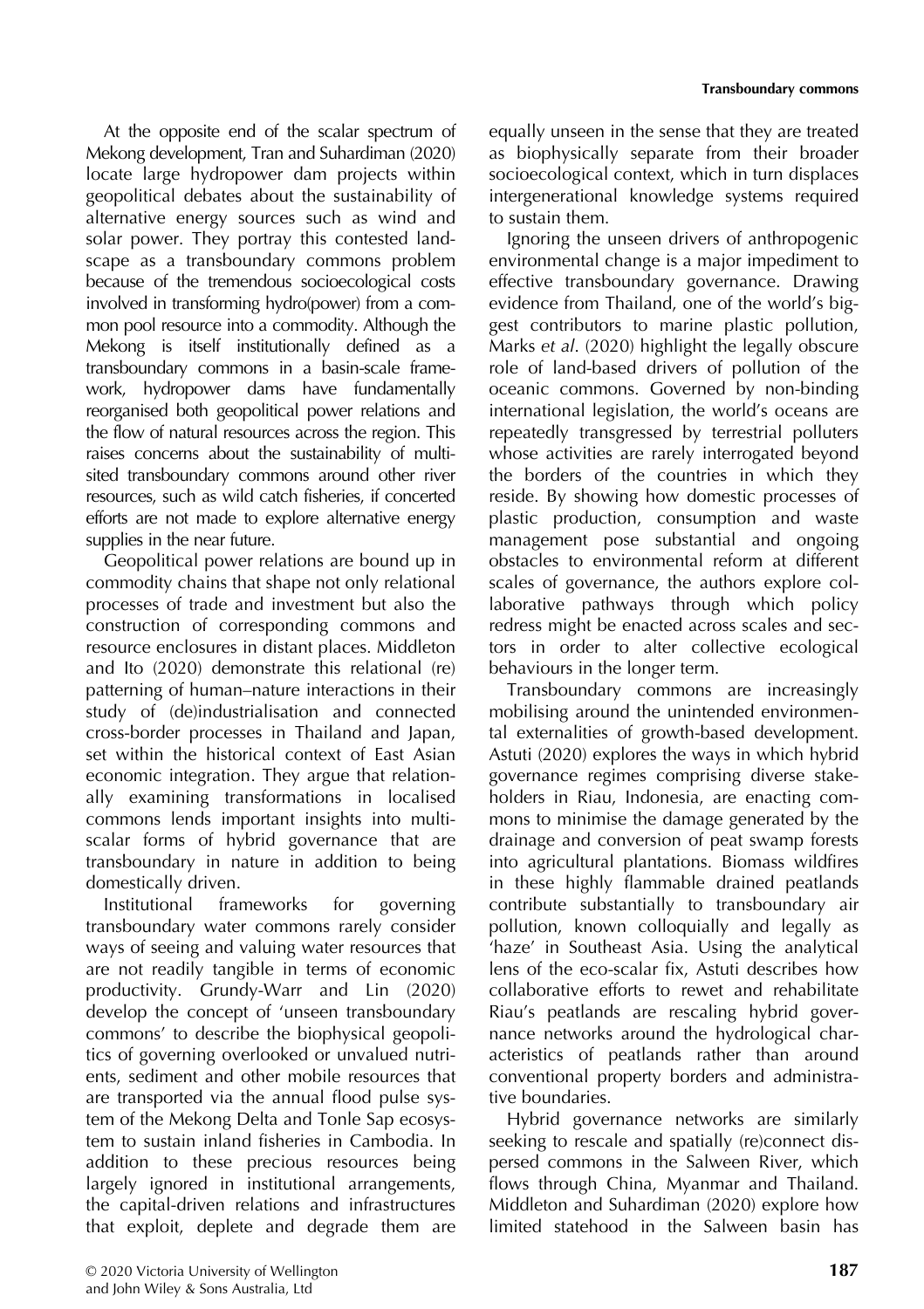facilitated the emergence of fragmentary decisionmaking processes and collectivised environmental actions by hybrid partnerships involving non-state and state actors. Placing power relations at the centre of their analysis, the authors argue that without an overarching decision-making body or institutional framework of the kind used (imperfectly) to govern the adjacent Mekong, hybrid networks in the Salween River could potentially be mobilised to connect fragmentary commons around progressive forms of governance centred on conservation activities and socioecological justice.

Galea et al. (2020) warn that without more substantive efforts to coordinate and connect commons across borders, food insecurity and other problems of resource scarcity will likely ensue and multiply. They demonstrate that the pressures of hydropower dam construction in the Mekong have led to the depletion of fish stocks critical to local food security. As a result, livestock production has had to be increased in order to replace protein deficits in human diets in Cambodia and Laos, and this is in turn has transboundary environmental impacts. By quantifying the risk potential for GHG emissions from beef and buffalo enterprises, the authors show how the displacement of traditional forms of food production is negatively affecting common pool resources at larger scales, with implications for sustainable and equitable transboundary governance.

Collectively, the cases in this special issue emphasise the urgent need to find new ways of connecting geographically dispersed resource users with more coordinated, equitable and inclusive ways of conserving and sustainably developing shared and overlapping resources. Relatedly, they also emphasise the shortcomings of current approaches to environmental governance that seek to partition social and ecological knowledge and limit responsibility for complex problems of resource organisation to individual jurisdictions. In their working paper on Asia's environmental challenges, Howes and Wyrwoll (2012) identify water management, air pollution, deforestation and land degradation and climate change as 'wicked problems'. They use 'wicked' not to mean awful or nefarious but, rather, intractable or hard to solve because they are dynamic and complex. It is instructive that their four major environmental challenges

thread their way so pervasively across the nine papers in this special issue. Given the urgent need to address Southeast Asia's environmental challenges, it is tempting to reach for simple policy solutions because simple is seen to be effective and has the added advantage of being easy to communicate. The papers here, however, demonstrate that we need to be comfortable with solutions that are messy and contingent because there are no simple answers to wicked problems.

## Acknowledgements

The authors acknowledge that this publication benefited from the financial support of the Ministry of Education, Singapore, under its Social Science Research Council (SSRC) grant 'Sustainable Governance of the Transboundary Environmental Commons in Southeast Asia' (MOE2016-SSRTG-068). Any opinions, findings and conclusions or recommendations expressed in this material are those of the author(s) and do not reflect the views of the Ministry of Education, Singapore.

#### References

- Astuti, R. (2020) Fixing flammable forest: The scalar politics of peatland governance and restoration in Indonesia, Asia Pacific Viewpoint 61(2). [https://doi.org/10.1111/](https://doi.org/10.1111/apv.12267) [apv.12267](https://doi.org/10.1111/apv.12267)
- Corson, C. and K.I. MacDonald (2012) Enclosing the global commons: The convention on biological diversity and green grabbing, The Journal of Peasant Studies 39(2): 263–283.
- Estoque, R.C., M. Oooba, V. Avitabile et al. (2019) The future of Southeast Asia's forests, Nature Communications 10(1): 1829.
- Galea, B., J. Pittock and S. Crimp (2020) Greenhouse gas implications of replacing fish protein with beef in the lower Mekong Basin, Asia Pacific Viewpoint 61(2). <https://doi.org/10.1111/apv.12274>
- Giordano, M. (2003) The geography of the commons: The role of scale and space, Annals of the American Association of Geographers 93(2): 365–375.
- Grundy-Warr, C. and S. Lin (2020) The unseen transboundary commons that matter for Cambodia's inland fisheries: Changing sediment flows in the Mekong hydrological flood pulse, Asia Pacific Viewpoint 61(2).<https://doi.org/10.1111/apv.12266>
- Hirsch, P. (2020) Scaling the environmental commons: Broadening our frame of reference for transboundary governance in Southeast Asia, Asia Pacific Viewpoint 61(2).<https://doi.org/10.1111/apv.12253>